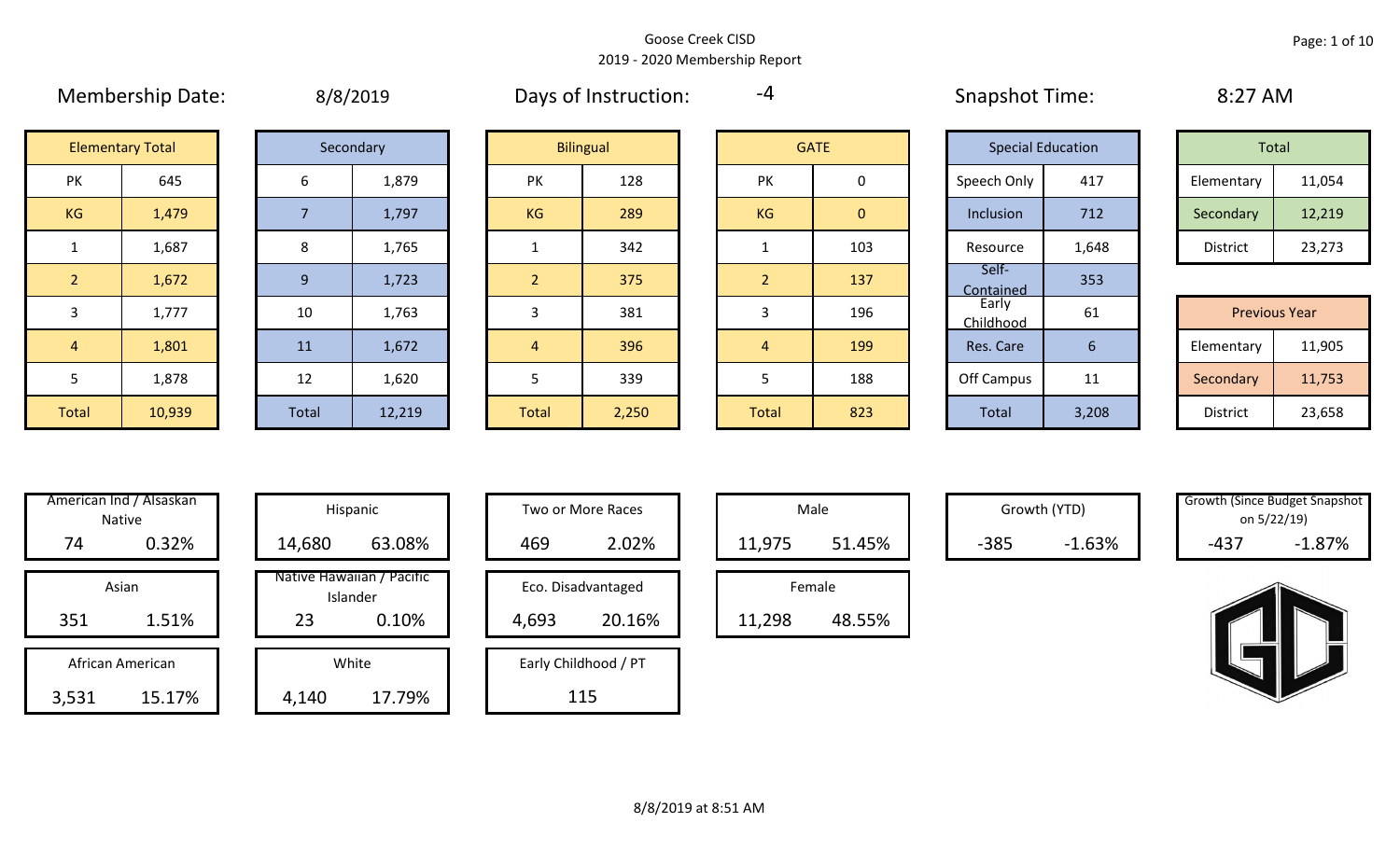| Date            | 8/8/2019               | PK             |          | KG    |                |                |                |       | $\mathcal{P}$  |     |                   | 3              |                         |                | 4              |                         |       | 5              |              |       | Campus Totals  | Early    | Spec.          | Total | 18-19 | 19-20      | Capacity |
|-----------------|------------------------|----------------|----------|-------|----------------|----------------|----------------|-------|----------------|-----|-------------------|----------------|-------------------------|----------------|----------------|-------------------------|-------|----------------|--------------|-------|----------------|----------|----------------|-------|-------|------------|----------|
|                 |                        | GenEd BilEd    |          | GenEd | BilEd          | GenEd BilEd    |                | GenEd | <b>BilEd</b>   |     | Total GenEd BilEd |                |                         | Total GenEd    | <b>BilEd</b>   | <b>Total</b>            | GenEd | <b>BilEd</b>   | <b>Total</b> | GenEd | <b>BilEd</b>   | Child    | Prog           |       |       | Projection |          |
|                 | Teachers               | 1              | 0        | 4     | 2              | 4              | $\overline{2}$ | 4     | $\mathbf{1}$   | 5   | 4                 | 2              | 6                       | 3              | 2              | 5.                      |       | 1              | 5            | 24    | 10             |          |                |       |       |            |          |
| Alamo           | Students               | 25             | U        | 63    | 24             | 78             | 28             | 74    | 22             | 96  | 86                | 26             | 112                     | 65             | 31             | 96                      | 88    | 26             | 114          | 479   |                | $\Omega$ | 36             | 672   | 765   | 730        | 850      |
|                 | <b>Available Seats</b> | 19             | 0        | 25    | 20             | 10             | 16             | 14    | 0              | 14  | $\overline{2}$    | 18             | 20                      | 1              | 13             | 14                      | 12    | $-1$           | 11           |       | 157            |          |                |       |       |            |          |
|                 | <b>Teachers</b>        | 1              | 1        | 3     | $\overline{2}$ | 3              | $2^{\circ}$    | 4     | $\overline{2}$ | 6   | 3                 | $\overline{2}$ | 5                       | $\overline{4}$ | 2              | 6                       | 3     | $\overline{2}$ | 5            | 21    | 13             |          |                |       |       |            |          |
| Ashbel<br>Smith | Students               | 30             | 16       | 56    | 28             | 65             | 39             | 73    | 33             | 106 | 73                | 30             | 103                     | 68             | 44             | 112                     | 77    | 36             | 113          |       |                | 2        | 31             | 701   | 789   | 778        | 924      |
|                 | <b>Available Seats</b> | 14             | 28       | 10    | 16             |                | 5              | 15    | 11             | 26  | $-7$              | 14             | $\overline{7}$          | 20             | $\mathbf{0}$   | 20                      | $-2$  | 14             | 12           | 442   | 226            |          |                |       |       |            |          |
|                 | Teachers               | 1              | 1        | 4     | $\overline{2}$ | 3              | $\overline{2}$ | 3     | $\overline{2}$ | 5   | 5                 | $\overline{2}$ | 7                       | 4              | $\overline{2}$ | 6                       | 4     | $\overline{2}$ | 6            | 24    | 13             |          |                |       |       |            |          |
| Austin          | Students               | 26             | 10       | 66    | 23             | 70             | 22             | 58    | 35             | 93  | 104               | 36             | 140                     | 83             | 34             | 117                     | 94    | 31             | 125          |       |                | 0        | $\overline{7}$ | 699   | 760   | 747        | 814      |
|                 | <b>Available Seats</b> | 18             | 34       | 22    | 21             | -4             | 22             | 8     | 9              | 17  | 6                 | 8              | 14                      | 5              | 10             | 15                      | 6     | 19             | 25           | 501   | 191            |          |                |       |       |            |          |
|                 | Teachers               | $\mathbf{1}$   | 1        | 5     | $\mathbf{1}$   | 5              | $\mathbf{1}$   | 4     | $\overline{2}$ | 6   | 6                 | 1              | $\overline{7}$          | 6              | 1              | $\overline{7}$          | 5     | $\mathbf{1}$   | 6            | 32    | 8              |          |                |       |       |            |          |
| <b>Banuelos</b> | Students               | 45             | 15       | 99    | 23             | 98             | 16             | 91    | 31             | 122 | 120               | 23             | 143                     | 118            | 23             | 141                     | 132   | 17             | 149          |       |                | 0        | 7              | 858   | 868   | 881        | 850      |
|                 | <b>Available Seats</b> | $-1$           | 29       | 11    | -1             | 12             | 6              | -3    | 13             | 10  | 12                | -1             | 11                      | 14             | $-1$           | 13                      | $-7$  | 8              | 1            | 703   | 148            |          |                |       |       |            |          |
|                 | Teachers               | 1              | 0.5      | 4     |                | 5              | 1              | 5     | $\overline{2}$ | 7   | 5                 | $\overline{2}$ | $\overline{\mathbf{z}}$ | 6              | -1             | $\overline{\mathbf{z}}$ | 5     | 1              | 6            | 31    | 8.5            |          |                |       |       |            |          |
| Bowie           | Students               | 41             | 13       | 93    | 17             | 88             | 16             | 101   | 24             | 125 | 97                | 29             | 126                     | 118            | 20             | 138                     | 101   | 24             | 125          |       |                | 0        | 24             | 806   | 867   | 852        | 880      |
|                 | <b>Available Seats</b> | 3              | 9        | $-5$  | 5              | 22             | 6              | 9     | 20             | 29  | 13                | 15             | 28                      | 14             | $\overline{2}$ | 16                      | 24    | 1              | 25           | 639   | 143            |          |                |       |       |            |          |
|                 | <b>Teachers</b>        | $\mathbf{1}$   | 1        | 4     | 2              | $\overline{4}$ | $\mathbf{1}$   | 4     | $\overline{2}$ | 6   | $\overline{a}$    |                | 5                       | $\overline{4}$ | $\overline{2}$ | 6                       | 4     | $\mathbf{1}$   | 5            | 25    | 10             |          |                |       |       |            |          |
| Carver          | Students               | 35             | 4        | 77    | 24             | 82             | 22             | 81    | 27             | 108 | 70                | 24             | 94                      | 86             | 32             | 118                     | 85    | 29             | 114          |       |                |          | 15             | 694   | 726   | 712        | 836      |
|                 | <b>Available Seats</b> | 9              | 40       | 11    | 20             | 6              | $\mathbf{0}$   | 7     | 17             | 3   | 18                | $-2$           | 16                      | $\overline{2}$ | 12             | 14                      | 15    | $-4$           | 11           | 516   | 162            |          |                |       |       |            |          |
|                 | Teachers               | 1              | 0        | 5     | 0              | 5              | 0              | 5     | 0              | 5   | 6                 | 0              | 6                       | 6              | 0              | 6                       | 5     | 0              | 5            | 33    | 0              |          |                |       |       |            |          |
| Clark           | Students               | 23             | 1        | 90    | 0              | 101            | 0              | 98    | 0              | 98  | 119               | 0              | 119                     | 123            | $\mathbf{1}$   | 124                     | 113   | 0              | 113          |       |                | 3        | 28             | 700   | 674   | 670        | 850      |
|                 | <b>Available Seats</b> | 21             | -1       | 20    | 0              | 9              | 0              | 12    | 0              | 12  | 13                | 0              | 13                      | 9              | $-1$           | 8                       | 12    | 0              | 12           | 667   | $\overline{2}$ |          |                |       |       |            |          |
|                 | Teachers               | 0.5            | 0.5      | 4     | 2              | 5              | $\overline{2}$ | 3     | $\overline{2}$ | 5   | 4                 | 1              | 5                       | 5              | 1              | 6                       | 4     | $\mathbf{1}$   | 5            | 25.5  | 9.5            |          |                |       |       |            |          |
| Crockett        | Students               | 15             | 22       | 60    | 23             | 92             | 28             | 73    | 19             | 92  | 78                | 22             | 100                     | 99             | 19             | 118                     | 102   | 12             | 114          |       |                |          | 14             | 679   | 701   | 671        | 638      |
|                 | <b>Available Seats</b> | $\overline{7}$ | $\Omega$ | 28    | 21             | 18             | 16             | $-7$  | 25             | 18  | 10                | $\mathbf{0}$   | 10                      | 11             | $\overline{3}$ | 14                      | $-2$  | 13             | <b>11</b>    | 519   | 145            |          |                |       |       |            |          |
|                 | Teachers               | 1.5            | 0.5      | 4     | 1              | 5              | $\overline{2}$ | 4     | 1              | 5   | 5                 | 1              | 6                       | $\overline{4}$ | 1              | 5.                      | 3     | 1              | 4            | 26.5  | 7.5            |          |                |       |       |            |          |
| <b>DeZavala</b> | Students               | 30             |          | 76    | 16             | 87             | 21             | 74    | 26             | 100 | 92                | 20             | 112                     | 79             | 19             | 98                      | 80    | 6              | 86           |       |                | 0        | 1              | 634   | 782   | 797        | 924      |
|                 | <b>Available Seats</b> | 36             | 15       | 12    | 6              | 23             | 23             | 14    | $-4$           | 10  | 18                | $\overline{2}$ | 20                      | 9              | 3              | 12                      | -5    | 19             | 14           | 518   | 115            |          |                |       |       |            |          |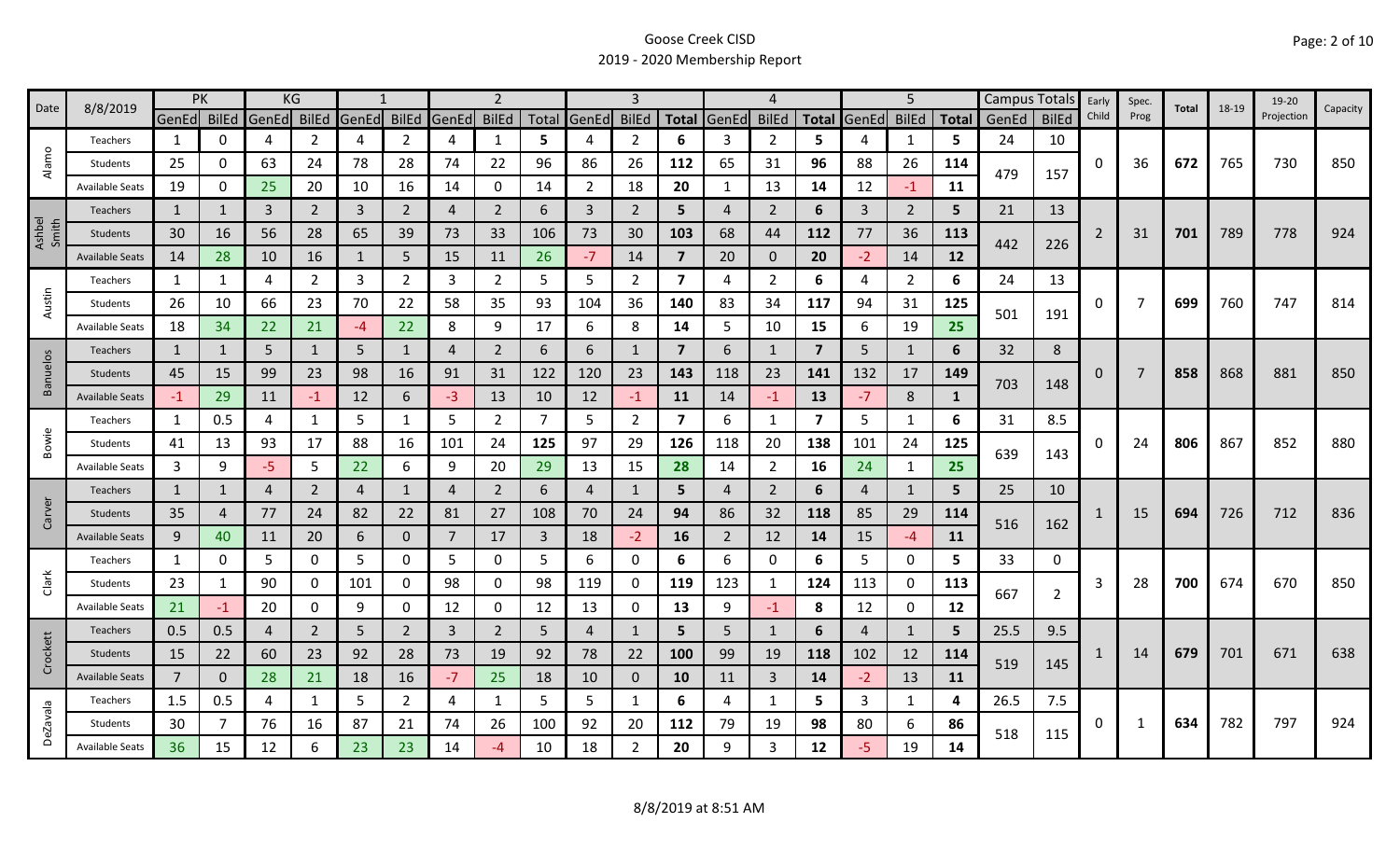|                    |                        | PK             |              |       | ΚG             |                |                |                |                |      |                |                |              |                |                |                |                   | 5              |      | Campus Totals |                | Early | Spec. | Total         | 18-19 | 19-20      | Capacity |
|--------------------|------------------------|----------------|--------------|-------|----------------|----------------|----------------|----------------|----------------|------|----------------|----------------|--------------|----------------|----------------|----------------|-------------------|----------------|------|---------------|----------------|-------|-------|---------------|-------|------------|----------|
| Date               | 8/8/2019               | GenEd BilEd    |              | GenEd | <b>BilEd</b>   | GenEd          | <b>BilEd</b>   | GenEd BilEd    |                |      | Total GenEd    | <b>BilEd</b>   | <b>Total</b> | GenEd          | <b>BilEd</b>   |                | Total GenEd BilEd |                |      | Total GenEd   | <b>BilEd</b>   | Child | Prog  |               |       | Projection |          |
|                    | <b>Teachers</b>        | 1.5            | 0.5          | 4     | 2              | 4              | 2              | 3              | $\mathbf{1}$   |      | 4              | $\overline{2}$ | 6            | 4              | 1              | 5.             | 4                 | 1              | 5    | 24.5          | 9.5            |       |       |               |       |            |          |
| Harlem             | Students               | 41             | 11           | 90    | 21             | 80             | 24             | 61             | 17             | 78   | 88             | 22             | <b>110</b>   | 77             | 23             | 100            | 69                | 29             | 98   | 506           | 147            | 3     | 18    | 674           | 663   | 657        | 814      |
|                    | <b>Available Seats</b> | 25             | 11           | -2    | 23             | 8              | 20             | 5              | 5              | 10   | $\mathbf{0}$   | 22             | 22           | 11             | $-1$           | 10             | 31                | $-4$           | 27   |               |                |       |       |               |       |            |          |
| 画                  | Teachers               |                |              |       |                |                |                |                | $\overline{2}$ | 9    | $\overline{7}$ | $\overline{2}$ | 9            |                | 2              | 9              | 8                 | $\overline{2}$ | 10   | 29            | 8              |       |       |               |       |            |          |
| Highlands          | Students               |                |              |       |                |                |                | 154            | 36             | 190  | 148            | 42             | 190          | 138            | 43             | 181            | 174               | 42             | 216  | 614           | 163            | 0     | 10    | 787           | 847   | 816        | 814      |
|                    | <b>Available Seats</b> |                |              |       |                |                |                | 0              | 8              | 8    | 6              | 2              | 8            | 16             |                | 17             | 26                | 8              | 34   |               |                |       |       |               |       |            |          |
|                    | Teachers               | $\overline{2}$ | 1            | 8     | $\overline{2}$ | 8              | $\overline{2}$ |                |                |      |                |                |              |                |                |                |                   |                |      | 18            | 5              |       |       |               |       |            |          |
| Hopper             | Students               | 73             | 12           | 125   | 28             | 151            | 35             |                |                |      |                |                |              |                |                |                |                   |                |      |               |                |       | 12    | 437           | 507   | 518        | 462      |
|                    | <b>Available Seats</b> | 15             | 32           | 51    | 16             | 25             | 9              |                |                |      |                |                |              |                |                |                |                   |                |      | 349           | 75             |       |       |               |       |            |          |
|                    | Teachers               | 1              | 1            | 4     |                | 4              | $\overline{2}$ | 4              | $\overline{2}$ | 6    | 3              | $\overline{2}$ | 5            | 3              | $\overline{2}$ | 5              | 4                 | 1              | 5    | 23            | 11             |       |       |               |       |            |          |
| Lamar              | Students               | 29             | 8            | 63    | 19             | 79             | 26             | 89             | 33             | 122  | 53             | 35             | 88           | 67             | 33             | 100            | 86                | 21             | 107  |               |                | 0     | 14    | 655           | 706   | 700        | 858      |
|                    | Available Seats        | 15             | 36           | 25    | 3              | 9              | 18             | -1             | 11             | 10   | 13             | 9              | 22           | -1             | 11             | 10             | 14                | 4              | 18   | 466           | 175            |       |       |               |       |            |          |
|                    | <b>Teachers</b>        | 0.5            | 0.5          | 3     |                | $\overline{2}$ | $\mathbf{1}$   | $\overline{2}$ | $\overline{2}$ |      | $\overline{2}$ | 2              | 4            | $\overline{2}$ | $\overline{2}$ | 4              | 2                 | 1              | 3    | 13.5          | 9.5            |       |       |               |       |            |          |
| Jacinto            | <b>Students</b>        | 27             | 5            | 33    | 13             | 37             | 19             | 46             | 25             | 71   | 39             | 29             | 68           | 42             | 27             | 69             | 47                | 24             | 71   |               |                | 0     | 0     | 413           | 475   | 480        | 528      |
| San                | <b>Available Seats</b> | $-5$           | 17           | 33    | 9              | 7              | $\overline{3}$ | $-2$           | 19             | 17   | 5 <sup>1</sup> | 15             | 20           | $\overline{2}$ | 17             | 19             | 3                 | $\mathbf{1}$   | 4    | 271           | 142            |       |       |               |       |            |          |
|                    | Teachers               | 1.5            | 0.5          | 5     |                | 6              | 1              | 4              | $\overline{2}$ | 6    | 5              |                | 6            | 5.             |                | 6              | 6                 | 1              | 7    | 32.5          | 7.5            |       |       |               |       |            |          |
| Travis             | Students               | 40             | 4            | 109   | 12             | 120            | 20             | 116            | 25             | 141  | 110            | 25             | 135          | 119            | 12             | 131            | 135               | 20             | 155  |               |                | 0     |       | 874           | 857   | 840        | 880      |
|                    | <b>Available Seats</b> | 26             | 18           | 1     | 10             | 12             | $\overline{2}$ | $-28$          | 19             | -9   | 0              | -3             | $-3$         | -9             | 10             | 1              | 15                | 5              | 20   | 749           | 118            |       |       |               |       |            |          |
|                    | Teachers               | $\mathbf{1}$   | $\Omega$     | 5     |                | 5              |                | 5              | $\mathbf{1}$   | 6    | 5              |                | 6            | 5.             | $\overline{2}$ | $\overline{7}$ | 6                 | $\mathbf{1}$   | 7    | 32            | $\overline{7}$ |       |       |               |       |            |          |
| Victoria<br>Walker | Students               | 35             | $\mathbf{0}$ | 69    | 17             | 91             | 21             | 86             | 20             | 106  | 91             | 12             | 103          | 98             | 23             | 121            | 125               | 11             | 136  |               |                | 38    | 25    | 762           | 918   | 822        | 924      |
|                    | <b>Available Seats</b> | 9              | $\Omega$     | 41    | 5              | 19             |                | 24             | $\overline{2}$ | 26   | 19             | 10             | 29           | 12             | 21             | 33             | 25                | 14             | 39   | 595           | 104            |       |       |               |       |            |          |
|                    | Teachers               | 16.5           | 9            | 66    | 21             | 68             | 22             | 61             | 24             | 85   | 68             | 22             | 90           | 68             | 22             | 90             | 67                | 17             | 84   | 414.5         | 137            | 49    | 249   | 11,045 11,905 |       | 11,671     |          |
| Total              | Students               | 515            | 128          | 1169  | 288            | 1319           | 337            | 1275           | 373            | 1648 | 1368           | 375            | 1743         | 1380           | 384            | 1764           | 1508              | 328            | 1836 | 8,534         | 2213           |       |       |               |       |            | 12,846   |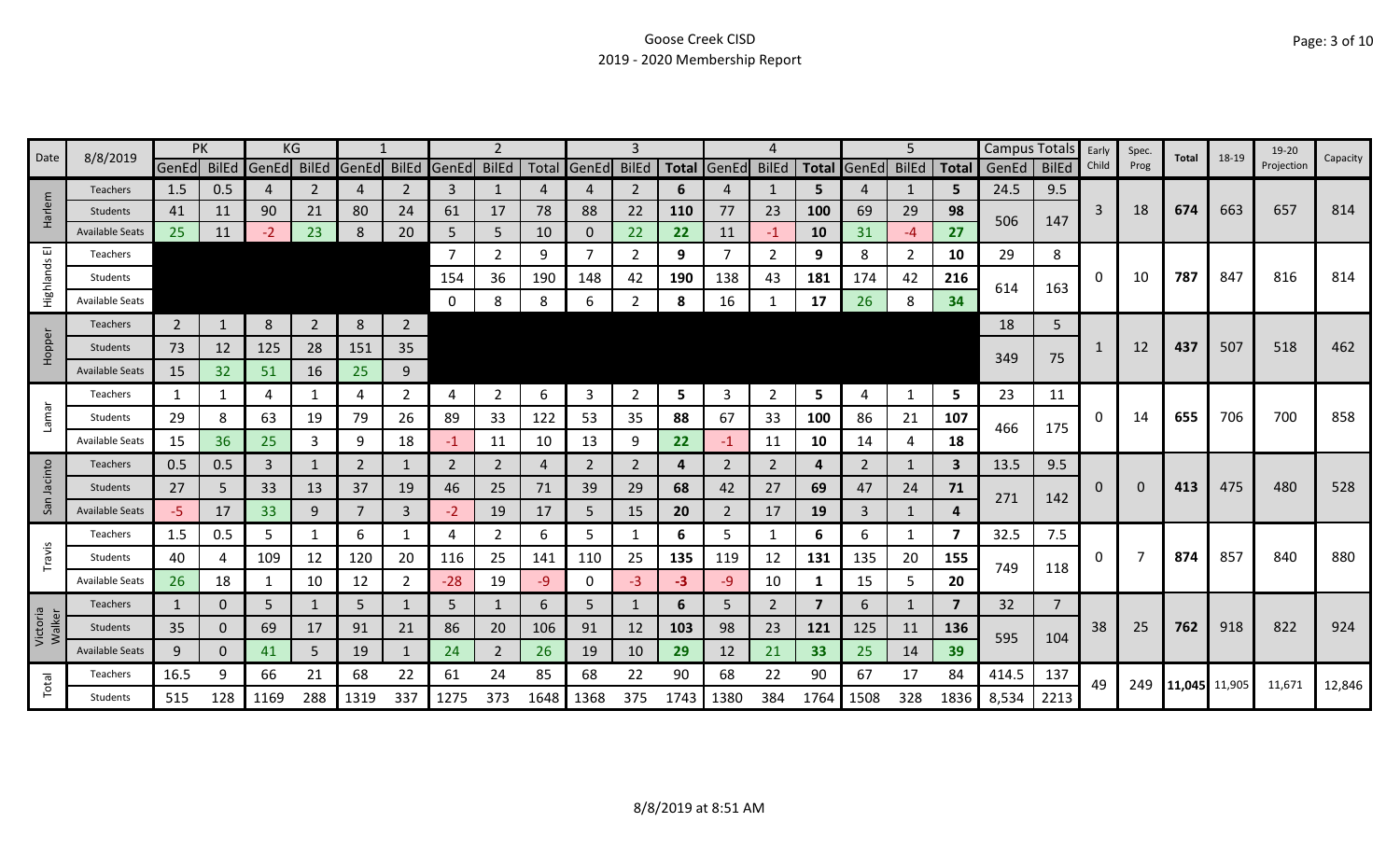| Page: 4 of 10 |  |  |  |
|---------------|--|--|--|
|---------------|--|--|--|

| Campus       | $6\phantom{1}$ | $\overline{\mathbf{z}}$ | 8                   | 9                   | 10           | 11             | 12             |                   | <b>Campus Totals</b> |                                       |                 |
|--------------|----------------|-------------------------|---------------------|---------------------|--------------|----------------|----------------|-------------------|----------------------|---------------------------------------|-----------------|
|              |                |                         |                     |                     |              |                |                | <b>Enrollment</b> |                      | Core Ratio   18-19   19-20 Projection | <b>Capacity</b> |
| <b>BJS</b>   | 369            | 302                     | 331                 |                     |              |                |                | 1,002             | 966                  | 932                                   | 975             |
| CBJ          | 337            | 355                     | 352                 |                     |              |                |                | 1,044             | 1,056                | 1,052                                 | 1,100           |
| GJS          | 407            | 373                     | 368                 |                     |              |                |                | 1,148             | 1,112                | 1,069                                 | 1,125           |
| HMJ          | 349            | 343                     | 334                 |                     |              |                |                | 1,026             | 981                  | 1,014                                 | 1,225           |
| <b>HJS</b>   | 417            | 421                     | 373                 |                     |              |                |                | 1,211             | 1,139                | 1,156                                 | 1,225           |
| REL          |                |                         |                     | 468                 | 472          | 399            | 467            | 1,806             | 1,490                | 1,597                                 | 2,319           |
| <b>RSS</b>   |                |                         |                     | 501                 | 563          | 539            | 528            | 2,131             | 2,279                | 2,440                                 | 2,408           |
| GCM          |                |                         |                     | 523                 | 544          | 551            | 477            | 2,095             | 2,080                | 2,226                                 | 1,800           |
| PHC          | $\mathbf 0$    | $\mathbf 0$             | $\mathsf{O}\xspace$ | $\mathsf{O}\xspace$ | $\mathbf 0$  | 12             | 44             | 56                | 122                  | 35                                    |                 |
| Impact       |                |                         |                     | 113                 | 105          | 102            | 95             | 415               | 378                  | 396                                   |                 |
| Point        | $\mathbf 0$    | $2^{\circ}$             | $7\overline{ }$     | $\mathbf 0$         | $\mathbf{1}$ | $\overline{5}$ | 7 <sup>7</sup> | 13                | 75                   | 40                                    |                 |
| <b>SCTHS</b> |                |                         |                     | 117                 | 75           | 62             | $\mathbf 0$    | 254               | 75                   | 230                                   |                 |
| Total        | 1,879          | 1,796                   | 1,765               | 1,722               | 1,760        | 1,670          | 1,618          | 12,201            | 11,753               | 12,187                                |                 |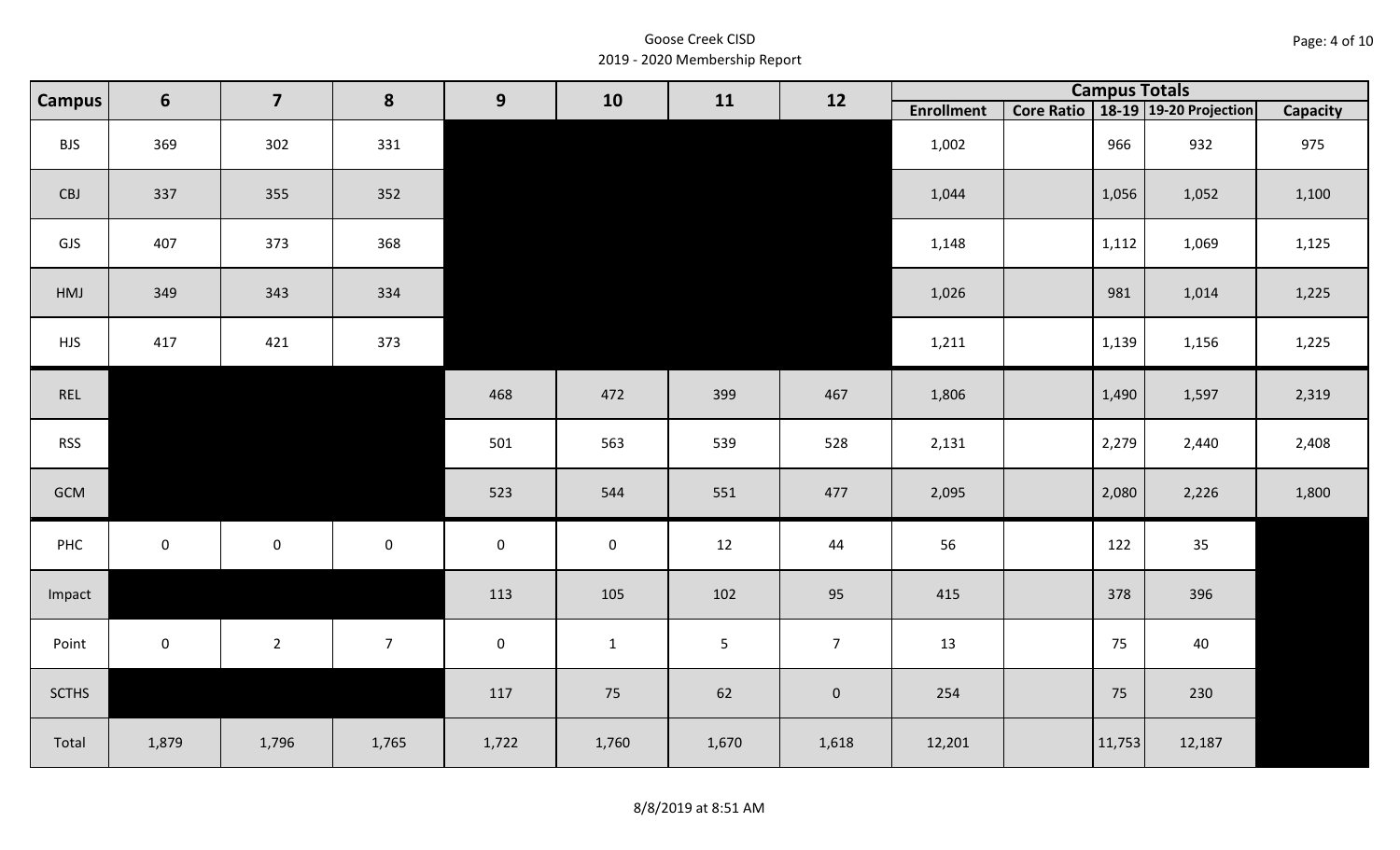|                     | Total               | No Code          | Speech Only  | Mainstream   | Self-Cont<br>50-60% | Self-Cont<br>$>60\%$ | <b>EC SpEd Program</b> | Homebound      |  |
|---------------------|---------------------|------------------|--------------|--------------|---------------------|----------------------|------------------------|----------------|--|
| Alamo               | $\overline{0}$      | $\mathbf{0}$     | $\mathbf{0}$ | $\pmb{0}$    | $\pmb{0}$           | $\pmb{0}$            | $\mathbf 0$            | $\mathbf 0$    |  |
| Ashbel Smith        | 16                  | $\mathsf 0$      | $\mathbf{1}$ | $\mathbf{1}$ | $\pmb{0}$           | $\pmb{0}$            | 14                     | $\mathbf 0$    |  |
| Austin              | $\mathbf 0$         | $\mathbf 0$      | $\mathbf 0$  | $\pmb{0}$    | $\pmb{0}$           | $\pmb{0}$            | $\pmb{0}$              | $\mathbf 0$    |  |
| Banuelos            | $\overline{7}$      | $\overline{2}$   | $\pmb{0}$    | $\pmb{0}$    | $\pmb{0}$           | $\pmb{0}$            | 5                      | $\pmb{0}$      |  |
| Bowie               | $6\phantom{1}$      | $\mathbf 0$      | $\mathbf{0}$ | $\mathbf 0$  | $\mathbf 0$         | $2^{\circ}$          | $\overline{4}$         | $\mathbf 0$    |  |
| Carver              | $\sqrt{6}$          | $\pmb{0}$        | $\mathbf 1$  | $\pmb{0}$    | $\pmb{0}$           | $\pmb{0}$            | 5                      | $\pmb{0}$      |  |
| Clark               | 14                  | $\mathbf{1}$     | $\mathbf 0$  | $\pmb{0}$    | $1\,$               | 5                    | 5                      | $\overline{2}$ |  |
| Crockett            | 6                   | $\mathbf{1}$     | $\mathbf{1}$ | $\pmb{0}$    | $\pmb{0}$           | $\overline{2}$       | $\overline{2}$         | $\pmb{0}$      |  |
| DeZavala            | $\mathbf 0$         | $\mathbf 0$      | $\mathbf 0$  | $\pmb{0}$    | $\pmb{0}$           | $\pmb{0}$            | $\pmb{0}$              | $\pmb{0}$      |  |
| Harlem              | $\bf 8$             | $\pmb{0}$        | $\mathbf{3}$ | $\pmb{0}$    | $\pmb{0}$           | $\pmb{0}$            | 5                      | $\mathsf 0$    |  |
| <b>Highlands El</b> | $\mathbf 0$         | $\mathbf 0$      | $\mathbf 0$  | $\pmb{0}$    | $\pmb{0}$           | $\pmb{0}$            | $\pmb{0}$              | $\mathbf 0$    |  |
| Hopper              | $\overline{7}$      | $\mathbf{1}$     | $\mathbf{1}$ | $\pmb{0}$    | $\pmb{0}$           | $\pmb{0}$            | 5                      | $\pmb{0}$      |  |
| Lamar               | $2^{\circ}$         | $\overline{2}$   | $\mathbf 0$  | $\pmb{0}$    | $\pmb{0}$           | $\pmb{0}$            | $\pmb{0}$              | $\pmb{0}$      |  |
| San Jacinto         | $\mathsf{O}\xspace$ | $\pmb{0}$        | $\pmb{0}$    | $\pmb{0}$    | $\pmb{0}$           | $\pmb{0}$            | $\pmb{0}$              | $\pmb{0}$      |  |
| Travis              | $\overline{3}$      | $\mathbf 0$      | $\mathbf 0$  | $\pmb{0}$    | $\pmb{0}$           | $\pmb{0}$            | $\overline{3}$         | $\mathbf 0$    |  |
| Victoria Walker     | 40                  | $\overline{2}$   | 38           | $\pmb{0}$    | $\pmb{0}$           | $\pmb{0}$            | $\pmb{0}$              | $\pmb{0}$      |  |
| District            | 115                 | $\boldsymbol{9}$ | 45           | $\mathbf 1$  | $\mathbf{1}$        | $\boldsymbol{9}$     | 48                     | $\overline{2}$ |  |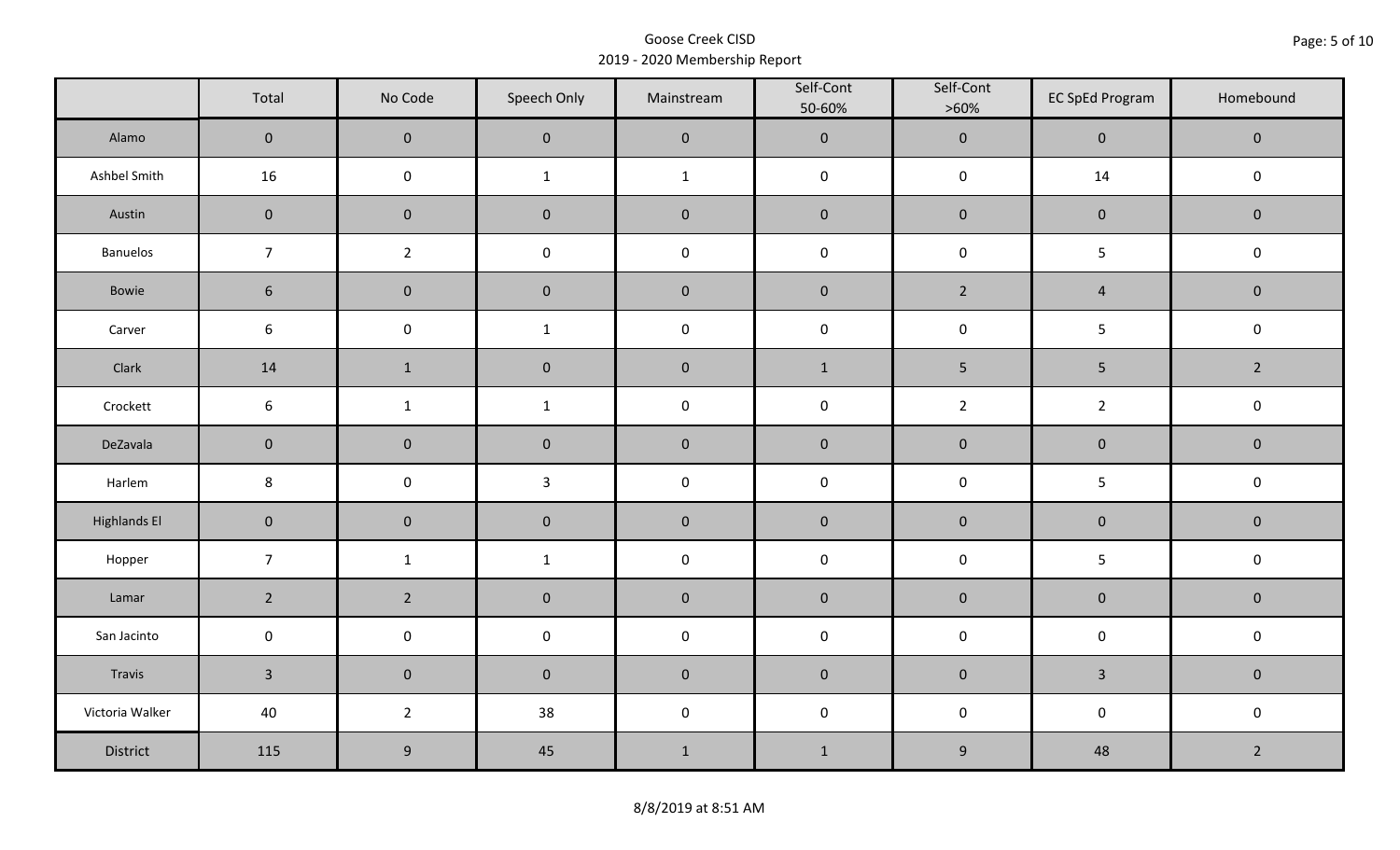| Date                                |                    | PK          |             | KG             |                                                 | $\mathbf{1}$   |             | $\overline{2}$ |                    | $\overline{3}$  |                |                  | $\overline{4}$  |                |                  | $\overline{5}$  |                | <b>Campus Totals</b> |                |                |
|-------------------------------------|--------------------|-------------|-------------|----------------|-------------------------------------------------|----------------|-------------|----------------|--------------------|-----------------|----------------|------------------|-----------------|----------------|------------------|-----------------|----------------|----------------------|----------------|----------------|
|                                     | Bilingual Bil Gate |             |             |                | Bilingual Bil Gate Bilingual Bil Gate Bilingual |                |             |                | Bil Gate Bilingual | <b>Bil Gate</b> | <b>NAC</b>     | <b>Bilingual</b> | <b>Bil Gate</b> | <b>NAC</b>     | <b>Bilingual</b> | <b>Bil Gate</b> | <b>NAC</b>     | Bilingual Bil Gate   |                | <b>NAC</b>     |
| Alamo                               | $\mathbf 0$        | $\mathbf 0$ | 24          | $\mathbf 0$    | 27                                              | $\mathbf{1}$   | 20          | $2^{\circ}$    | 29                 | $\mathbf{1}$    | 3              | 37               | 5               | 11             | 32               | $\overline{3}$  | 9              | 169                  | 12             | 23             |
| Ashbel<br>Smith                     | 16                 | $\mathbf 0$ | 28          | $\mathbf{0}$   | 40                                              | $\mathbf 0$    | 31          | $\overline{2}$ | 29                 | $2^{\circ}$     | 11             | 41               | $\overline{3}$  | 9              | 36               | $\overline{0}$  | 23             | 221                  | $\overline{7}$ | $\mathbf 0$    |
| Austin                              | 10                 | $\mathbf 0$ | 23          | $\mathbf 0$    | 19                                              | $\overline{3}$ | 30          | 6              | 33                 | $\overline{3}$  | 9              | 34               | $\mathbf 0$     | 23             | 31               | $\mathbf 0$     | $\mathbf 0$    | 180                  | 12             | $\mathbf 0$    |
| <b>Banuelos</b>                     | 15                 | $\mathbf 0$ | 23          | $\overline{0}$ | 16                                              | $\mathbf{0}$   | 27          | $\overline{4}$ | 22                 | $\mathbf{1}$    | 23             | 16               | $7\overline{ }$ | $\mathbf 0$    | 17               | $\mathbf{0}$    | $\overline{0}$ | 136                  | 12             | $\mathbf 0$    |
| <b>Bowie</b>                        | 13                 | $\mathbf 0$ | 18          | $\mathbf 0$    | 16                                              | $\mathbf 0$    | 24          | $\mathbf 0$    | 27                 | $2^{\circ}$     | $\mathsf{O}$   | 21               | $\mathbf 0$     | $\mathsf{O}$   | 24               | $\mathbf 0$     | $\mathbf 0$    | 143                  | $\overline{2}$ | $\mathbf 0$    |
| Carver                              | $\overline{4}$     | $\mathbf 0$ | 24          | $\mathbf 0$    | 22                                              | $\mathbf{0}$   | 26          | $\mathbf{1}$   | 22                 | $2^{\circ}$     | $\overline{0}$ | 31               | $\mathbf{1}$    | $\overline{0}$ | 29               | $\overline{0}$  | $\overline{0}$ | 158                  | $\overline{4}$ | $\mathbf 0$    |
| Clark                               | $\mathbf{1}$       | $\mathbf 0$ | $\mathbf 0$ | $\mathbf 0$    | $\mathbf{1}$                                    | $\mathbf 0$    | $\mathbf 0$ | $\mathbf 0$    | $\mathsf{O}$       | $\mathbf 0$     | $\mathbf 0$    | $\mathbf{1}$     | $\pmb{0}$       | $\mathsf{O}$   | $\mathbf 0$      | $\mathbf 0$     | $\mathbf 0$    | $\mathbf{3}$         | $\mathbf 0$    | $\mathbf 0$    |
| Crockett                            | 22                 | $\mathbf 0$ | 23          | $\mathbf{0}$   | 25                                              | $\overline{3}$ | 15          | $\overline{4}$ | 21                 | $\mathbf{1}$    | $\mathbf 0$    | 17               | $2^{\circ}$     | $\overline{0}$ | 12               | $\overline{0}$  | $\overline{0}$ | 135                  | 10             | $\mathbf{0}$   |
| DeZavala                            | $\overline{7}$     | $\mathbf 0$ | 16          | $\mathbf 0$    | 20                                              | $\mathbf{1}$   | 24          | $2^{\circ}$    | 20                 | $\mathbf 0$     | $\mathbf 0$    | 17               | $2^{\circ}$     | $\mathbf 0$    | 6                | $\Omega$        | $\mathbf 0$    | 110                  | 5              | $\mathbf 0$    |
| Harlem                              | 11                 | $\mathbf 0$ | 21          | $\mathbf 0$    | 25                                              | $\mathbf{0}$   | 15          | $\overline{2}$ | 19                 | $\overline{3}$  | $\mathbf{0}$   | 23               | $\overline{0}$  | $\overline{0}$ | 27               | $2^{\circ}$     | $\overline{0}$ | 141                  | $\overline{7}$ | $\overline{0}$ |
| Highlands<br>$\mathsf{E}\mathsf{I}$ |                    |             |             |                |                                                 |                | 36          | $\mathbf 0$    | 41                 | $\mathbf{1}$    | $\mathbf 0$    | 42               | $\mathbf{1}$    | $\mathsf{O}$   | 43               | $\mathbf 0$     | $\mathbf 0$    | 162                  | $\overline{2}$ | $\mathbf 0$    |
| Hopper                              | 12                 | $\mathbf 0$ | 28          | $\mathbf 0$    | 34                                              | $\mathbf{1}$   |             |                |                    |                 |                |                  |                 |                |                  |                 |                | 74                   | $\mathbf{1}$   | $\mathbf{0}$   |
| Lamar                               | 8                  | $\mathbf 0$ | 19          | $\mathbf 0$    | 25                                              | $\mathbf{1}$   | 27          | 6              | 33                 | $2^{\circ}$     | $\mathbf 0$    | 31               | $2^{\circ}$     | $\mathbf 0$    | 19               | $2^{\circ}$     | $\mathbf 0$    | 162                  | 13             | $\mathbf 0$    |
| San Jacinto                         | 5                  | $\mathbf 0$ | 13          | $\mathbf{0}$   | 17                                              | $\overline{2}$ | 22          | $\overline{3}$ | 28                 | $\mathbf{1}$    | $\overline{0}$ | 26               | $\mathbf{1}$    | $\mathbf{0}$   | 24               | $\mathbf{0}$    | $\overline{0}$ | 135                  | $\overline{7}$ | $\mathbf 0$    |
| Travis                              | $\overline{4}$     | $\mathbf 0$ | 12          | $\mathbf 0$    | 20                                              | $\mathbf 0$    | 24          | $\mathbf{1}$   | 22                 | 3               | $\mathbf 0$    | 11               | $\mathbf{1}$    | $\mathbf 0$    | 19               | $\mathbf{1}$    | $\mathbf 0$    | 112                  | 6              | 0              |
| Victoria<br>Walker                  | $\mathbf 0$        | $\mathbf 0$ | 17          | $\mathbf{0}$   | 21                                              | $\overline{2}$ | 21          | $\overline{0}$ | 11                 | $2^{\circ}$     | $\mathbf{0}$   | 23               | $\overline{0}$  | $\overline{0}$ | 12               | $\overline{0}$  | $\overline{0}$ | 105                  | $\overline{4}$ | $\mathbf{0}$   |
| Total                               | 128                | $\mathbf 0$ | 289         | $\mathbf 0$    | 328                                             | 14             | 342         | 33             | 357                | 24              | 46             | 371              | 25              | 43             | 331              | 8               | 32             | 2146                 | 104            | 23             |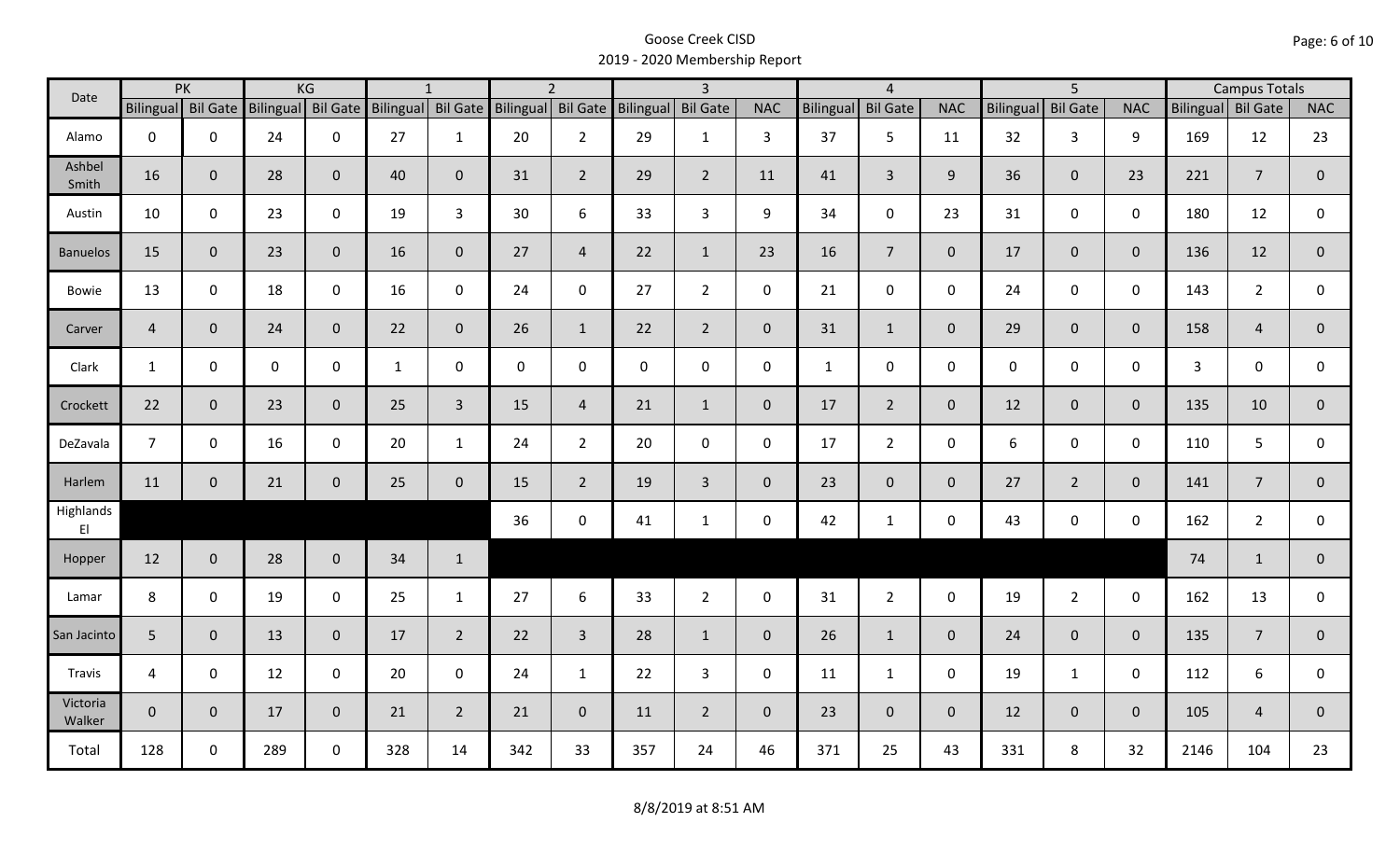| Date               |                | PK              |                     | KG              |                | $\overline{1}$  |                | $\overline{2}$  |                | $\overline{3}$  |                | $\overline{4}$  |                | $\overline{5}$      |                 | <b>Campus Totals</b> |
|--------------------|----------------|-----------------|---------------------|-----------------|----------------|-----------------|----------------|-----------------|----------------|-----------------|----------------|-----------------|----------------|---------------------|-----------------|----------------------|
|                    | <b>GATE</b>    | <b>Bil GATE</b> | <b>GATE</b>         | <b>Bil GATE</b> | <b>GATE</b>    | <b>Bil GATE</b> | <b>GATE</b>    | <b>Bil GATE</b> | <b>GATE</b>    | <b>Bil GATE</b> | <b>GATE</b>    | <b>Bil GATE</b> | <b>GATE</b>    | <b>Bil GATE</b>     | <b>GATE</b>     | <b>Bil GATE</b>      |
| Alamo              | $\mathbf 0$    | $\mathbf 0$     | $\mathbf 0$         | $\mathbf 0$     | 6              | $\mathbf{1}$    | $\overline{7}$ | $\overline{2}$  | 15             | $\mathbf{1}$    | 10             | 5               | 11             | $\overline{3}$      | 49              | 12                   |
| Ashbel Smith       | $\mathbf{0}$   | $\overline{0}$  | $\mathsf{O}\xspace$ | $\mathbf{0}$    | 10             | $\overline{0}$  | $\overline{4}$ | $\overline{2}$  | 7 <sup>1</sup> | $\overline{2}$  | $\overline{4}$ | $\overline{3}$  | 5              | $\mathbf{0}$        | 30 <sup>°</sup> | $\overline{7}$       |
| Austin             | $\mathbf 0$    | $\mathbf 0$     | $\mathsf{O}\xspace$ | $\mathbf 0$     | 11             | $\overline{3}$  | 10             | 6               | 26             | $\mathbf{3}$    | 18             | 0               | 21             | $\mathbf 0$         | 86              | 12                   |
| <b>Banuelos</b>    | $\overline{0}$ | $\mathbf 0$     | $\pmb{0}$           | $\overline{0}$  | 14             | $\overline{0}$  | $\overline{9}$ | $\overline{4}$  | 19             | $\mathbf{1}$    | 20             | $\overline{7}$  | 23             | $\mathbf{0}$        | 85              | 12                   |
| Bowie              | $\mathbf 0$    | $\mathbf 0$     | $\mathsf{O}\xspace$ | $\mathbf 0$     | $2^{\circ}$    | $\mathbf 0$     | $\mathbf{3}$   | $\mathbf 0$     | 9              | $2^{\circ}$     | 9              | 0               | 5 <sup>1</sup> | $\mathbf 0$         | 28              | $\overline{2}$       |
| Carver             | $\overline{0}$ | $\mathbf 0$     | $\pmb{0}$           | $\mathbf{0}$    | $\mathbf{1}$   | $\mathbf 0$     | $\mathbf{1}$   | $\mathbf{1}$    | 5              | $2^{\circ}$     | $\overline{4}$ | $\mathbf{1}$    | $\,8\,$        | $\pmb{0}$           | 19              | $\overline{4}$       |
| Clark              | $\mathbf 0$    | $\mathbf 0$     | $\mathbf 0$         | 0               | $10\,$         | $\mathbf 0$     | 14             | $\mathbf 0$     | 14             | $\mathbf 0$     | 20             | $\mathsf{O}$    | 15             | $\mathbf 0$         | 73              | $\mathsf 0$          |
| Crockett           | $\overline{0}$ | $\mathbf 0$     | $\mathbf 0$         | $\mathbf{0}$    | $2^{\circ}$    | $\overline{3}$  | $\overline{3}$ | $\overline{4}$  | 8              | $\mathbf{1}$    | 17             | $\overline{2}$  | 12             | $\mathbf 0$         | 42              | 10                   |
| DeZavala           | $\mathbf 0$    | $\mathbf 0$     | $\mathsf{O}\xspace$ | $\mathbf 0$     | 5              | $\mathbf{1}$    | $\overline{2}$ | $\overline{2}$  | 10             | $\mathbf 0$     | 10             | $\overline{2}$  | $\overline{7}$ | $\mathbf 0$         | 34              | 5                    |
| Harlem             | $\overline{0}$ | $\mathbf{0}$    | $\mathbf 0$         | $\mathbf{0}$    | $\mathbf{1}$   | $\mathbf 0$     | 9              | $\overline{2}$  | 11             | $\mathbf{3}$    | 11             | $\mathbf{0}$    | 13             | $\overline{2}$      | 45              | $\overline{7}$       |
| Highlands El       |                |                 |                     |                 |                |                 | 12             | $\pmb{0}$       | 13             | $\mathbf{1}$    | 14             | $\mathbf{1}$    | 17             | $\mathsf{O}\xspace$ | 56              | $\overline{2}$       |
| Hopper             | $\overline{0}$ | $\overline{0}$  | $\mathbf 0$         | $\overline{0}$  | 13             | $\mathbf{1}$    |                |                 |                |                 |                |                 |                |                     | 13              | $\mathbf{1}$         |
| Lamar              | $\mathbf 0$    | $\mathbf 0$     | $\mathsf{O}\xspace$ | $\mathbf 0$     | $2^{\circ}$    | $\mathbf{1}$    | $\overline{4}$ | 6               | 5              | $2^{\circ}$     | $\overline{3}$ | $2^{\circ}$     | 6              | $2^{\circ}$         | 20              | 13                   |
| San Jacinto        | $\overline{0}$ | $\mathbf{0}$    | $\mathbf 0$         | $\mathbf{0}$    | $\overline{2}$ | $2^{\circ}$     | $\overline{4}$ | $\overline{3}$  | $2^{\circ}$    | $\mathbf{1}$    | $\mathbf{1}$   | $\mathbf{1}$    | 6              | $\mathbf{0}$        | 15              | $\overline{7}$       |
| Travis             | $\mathbf 0$    | $\mathbf 0$     | $\mathbf 0$         | $\mathbf 0$     | $\mathbf{1}$   | $\mathbf 0$     | $\overline{7}$ | $\mathbf{1}$    | 12             | $\mathbf{3}$    | 15             | $\mathbf{1}$    | 11             | $\mathbf{1}$        | 46              | 6                    |
| Victoria<br>Walker | $\overline{0}$ | $\mathbf 0$     | $\mathbf 0$         | $\mathbf 0$     | 9              | $\overline{2}$  | 15             | $\mathbf{0}$    | 16             | $2^{\circ}$     | 18             | $\mathbf 0$     | 20             | $\mathbf{0}$        | 78              | $\overline{a}$       |
| Total              | $\mathbf 0$    | $\mathbf 0$     | $\mathbf 0$         | $\mathbf 0$     | 89             | 14              | 104            | 33              | 172            | 24              | 174            | 25              | 180            | 8                   | 719             | 104                  |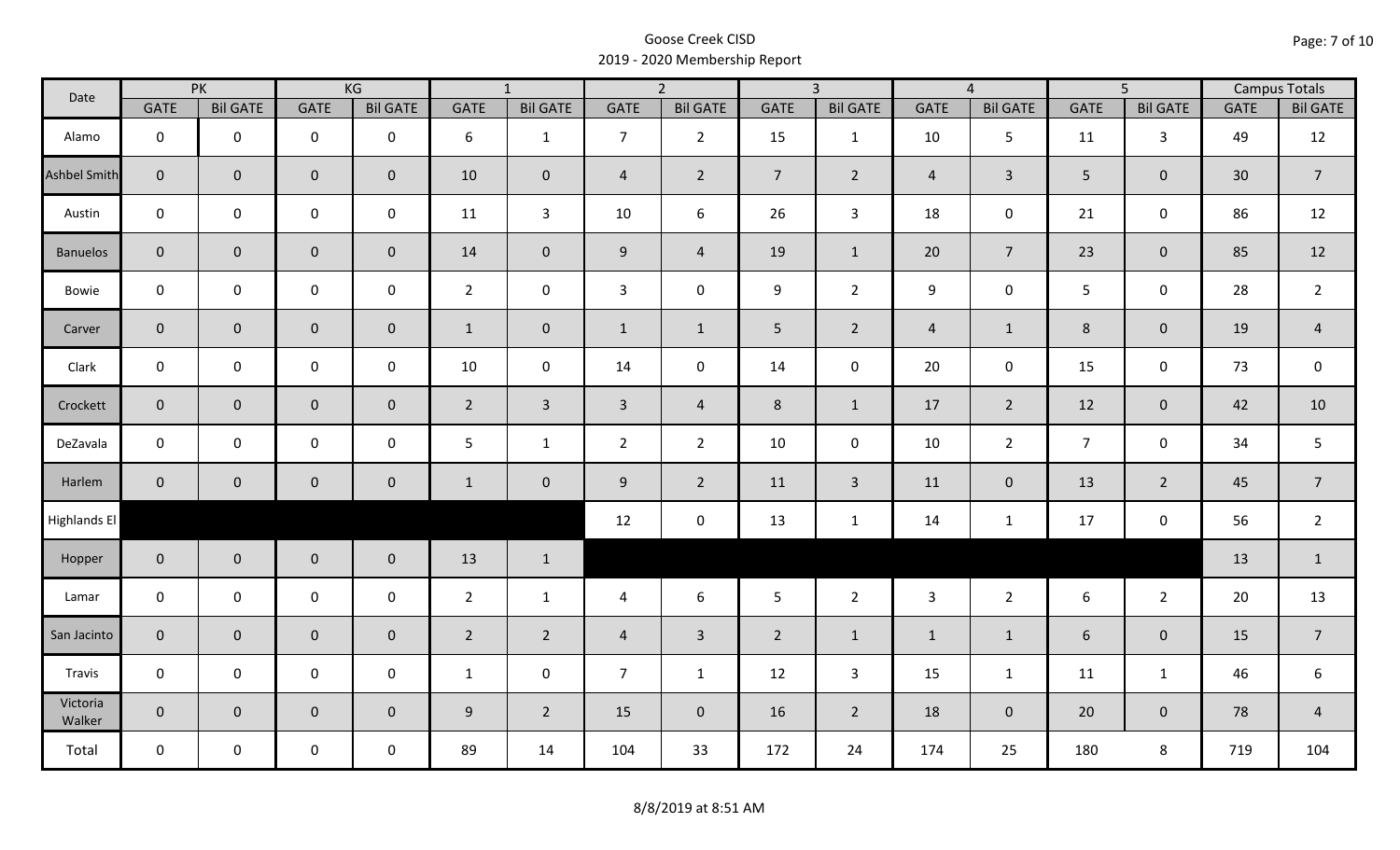|                     | Speech Only    | Inclusion      | Resource <21%    | Resource<br>21-50% | Self-Cont<br>50-60% | Self-Cont<br>$>60\%$ | <b>EC SpEd Program</b> | Homebound      |
|---------------------|----------------|----------------|------------------|--------------------|---------------------|----------------------|------------------------|----------------|
|                     | $\mathbf 0$    | 40             | 41               | 42                 | 43                  | 44                   | 45                     | $\mathbf{1}$   |
| Alamo               | 15             | 11             | 20               | $\overline{2}$     | $\pmb{0}$           | 13                   | $\pmb{0}$              | $\mathbf 0$    |
| Ashbel Smith        | 29             | $\,8\,$        | $\boldsymbol{9}$ | $\overline{7}$     | $\mathbf{1}$        | 14                   | 17                     | 0              |
| Austin              | 25             | $\overline{7}$ | 26               | $\mathbf 0$        | $\pmb{0}$           | $\overline{7}$       | $\pmb{0}$              | $\overline{0}$ |
| <b>Banuelos</b>     | 32             | $\overline{3}$ | 28               | 11                 | $\pmb{0}$           | $\pmb{0}$            | $\overline{7}$         | $\mathbf 0$    |
| <b>Bowie</b>        | 21             | $\overline{4}$ | 30               | $\boldsymbol{6}$   | $1\,$               | 20                   | $\overline{4}$         | $\pmb{0}$      |
| Carver              | 20             | $\overline{4}$ | 10               | 10                 | $\mathbf{1}$        | $\overline{7}$       | 8                      | $\mathbf{1}$   |
| Clark               | 23             | $\overline{7}$ | 19               | 5                  | $\sqrt{4}$          | 23                   | 5                      | $\overline{2}$ |
| Crockett            | 25             | 12             | 20               | $\overline{a}$     | $\pmb{0}$           | 10                   | 4                      | 0              |
| DeZavala            | 27             | 10             | 12               | $6\,$              | $\pmb{0}$           | $\mathbf{1}$         | $\pmb{0}$              | $\overline{0}$ |
| Harlem              | 19             | $\overline{4}$ | 29               | $\mathbf 1$        | $\mathbf 1$         | 13                   | 5                      | 0              |
| <b>Highlands El</b> | 18             | 20             | 20               | 11                 | $\pmb{0}$           | 10                   | $\pmb{0}$              | $\overline{0}$ |
| Hopper              | 21             | 5              | $\overline{3}$   | $\mathsf{3}$       | $\pmb{0}$           | $\overline{4}$       | 8                      | 0              |
| Lamar               | 12             | $\overline{3}$ | 18               | $6\,$              | $\overline{2}$      | 14                   | $\pmb{0}$              | $\mathbf 0$    |
| San Jacinto         | 15             | $\mathbf{1}$   | 22               | $\mathbf{1}$       | $\pmb{0}$           | $\pmb{0}$            | $\pmb{0}$              | 0              |
| Travis              | 25             | $\overline{4}$ | 26               | $6\,$              | $\pmb{0}$           | $\overline{4}$       | $\overline{3}$         | $\pmb{0}$      |
| Victoria Walker     | 63             | 8              | 12               | 5                  | $\mathbf 1$         | 25                   | $\pmb{0}$              | 0              |
| <b>BJS</b>          | $\overline{3}$ | 54             | 22               | 22                 | 17                  | 5                    | $\pmb{0}$              | $\mathbf{1}$   |
| CBJ                 | 8              | 53             | 22               | 15                 | 19                  | 19                   | $\pmb{0}$              | 0              |
| GJS                 | $\overline{3}$ | 44             | 14               | 18                 | 20                  | 21                   | $\mathbf 0$            | $\mathbf{1}$   |
| HMJ                 | $\overline{4}$ | 47             | 11               | 36                 | 19                  | 17                   | $\pmb{0}$              | 0              |
| <b>HJS</b>          | $\overline{2}$ | 45             | $\overline{9}$   | 15                 | 20                  | 22                   | $\pmb{0}$              | $1\,$          |
| <b>REL</b>          | $\mathbf{1}$   | 100            | 40               | 47                 | $\boldsymbol{9}$    | 46                   | $\pmb{0}$              | $\mathbf{1}$   |
| <b>RSS</b>          | 5              | 88             | 36               | 38                 | $\,8\,$             | 37                   | $\pmb{0}$              | $\mathbf{1}$   |
| GCM                 | $\mathsf 0$    | 135            | 23               | 49                 | $\boldsymbol{6}$    | 21                   | $\pmb{0}$              | $\mathbf{1}$   |
| Impact              | $\mathbf{1}$   | $\overline{3}$ | $\mathbf{1}$     | $\mathbf 0$        | $\mathbf 0$         | $\pmb{0}$            | $\mathbf 0$            | $\overline{0}$ |
| <b>Stuart CTHS</b>  | $\mathsf 0$    | 28             | $\pmb{0}$        | $\pmb{0}$          | $\pmb{0}$           | $\pmb{0}$            | $\pmb{0}$              | 0              |
| PHC                 | $\mathbf 0$    | $\overline{4}$ | $\mathbf 0$      | $\pmb{0}$          | $\pmb{0}$           | $\pmb{0}$            | $\pmb{0}$              | $\pmb{0}$      |
| Point               | $\mathbf 0$    | $\mathbf 0$    | $\mathbf 0$      | $\boldsymbol{0}$   | $\pmb{0}$           | $\mathbf 0$          | $\pmb{0}$              | 0              |
| Elementary          | 390            | 111            | 304              | 84                 | 11                  | 165                  | 61                     | $\overline{3}$ |
| Secondary           | 27             | 601            | 178              | 240                | 118                 | 188                  | $\mathbf 0$            | 6              |
| <b>District</b>     | 417            | 712            | 482              | 324                | 129                 | 353                  | 61                     | 9              |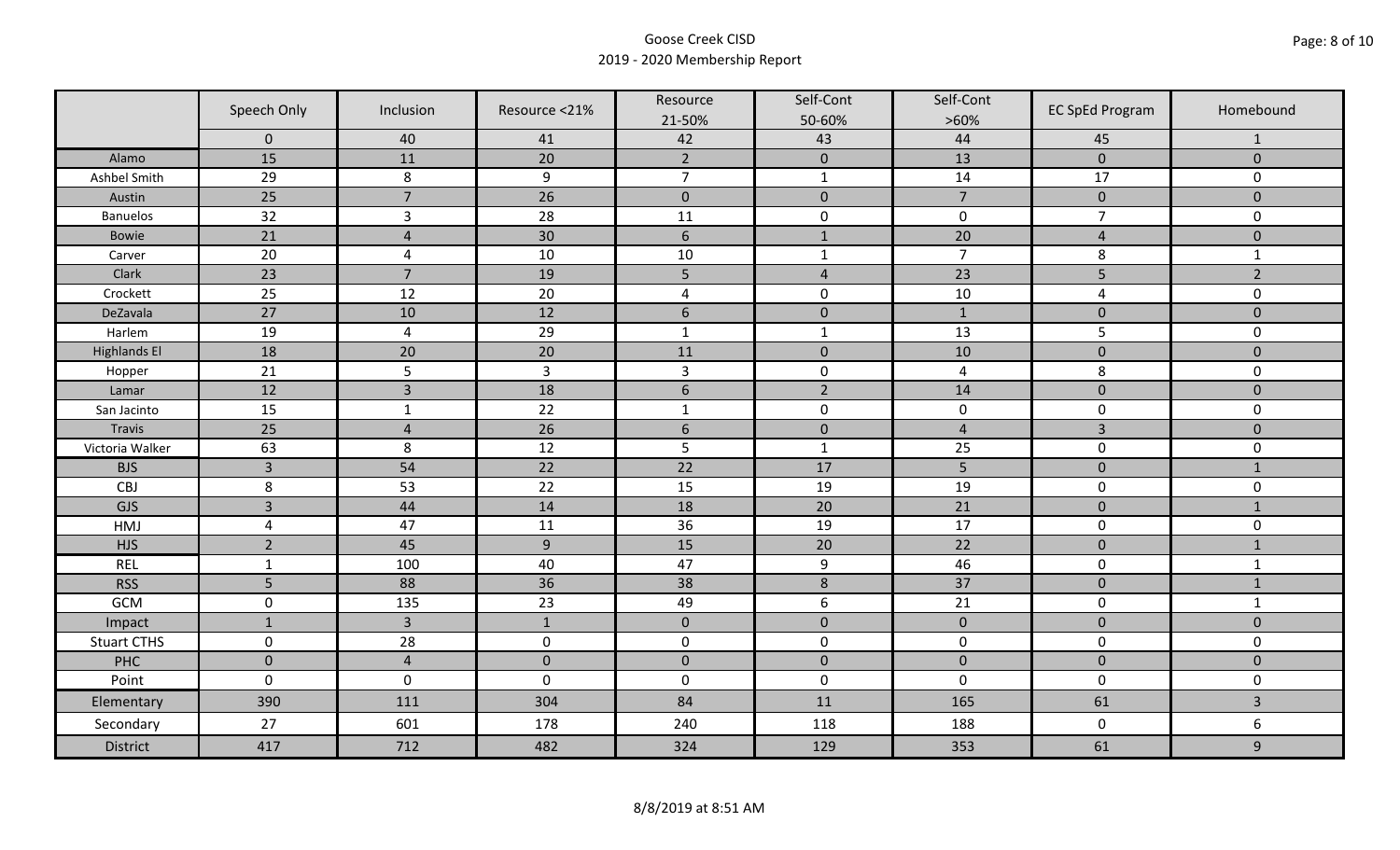|                     | At-Risk | SpEd         | GT          | <b>LEP</b>     | Migrant             | Econ Dis       | Dyslexia       | 504            |
|---------------------|---------|--------------|-------------|----------------|---------------------|----------------|----------------|----------------|
| Alamo               | 428     | 62           | 61          | 208            | $\overline{2}$      | 198            | 19             | 31             |
| Ashbel Smith        | 446     | 85           | 37          | 256            | 5 <sub>1</sub>      | 171            | 11             | 21             |
| Austin              | 352     | 65           | 98          | 209            | 8                   | 137            | 17             | 43             |
| <b>Banuelos</b>     | 418     | 81           | 97          | 174            | $\mathbf{1}$        | 203            | 17             | 48             |
| Bowie               | 381     | 92           | 30          | 158            | $\overline{4}$      | 183            | 19             | 43             |
| Carver              | 411     | 62           | 23          | 190            | $\overline{7}$      | 165            | 12             | 29             |
| Clark               | 223     | 89           | 73          | 33             | $\overline{2}$      | 145            | 28             | 53             |
| Crockett            | 364     | 76           | 52          | 171            | $9\,$               | 152            | 23             | 46             |
| DeZavala            | 383     | 58           | 39          | 141            | $\overline{2}$      | 161            | 13             | 42             |
| Harlem              | 379     | 72           | 52          | 178            | $\overline{4}$      | 176            | 14             | 32             |
| <b>Highlands El</b> | 408     | 79           | 58          | 190            | $\mathsf{O}\xspace$ | 157            | 40             | 98             |
| Hopper              | 196     | 44           | 14          | 95             | $\overline{2}$      | 172            | $2^{\circ}$    | 13             |
| Lamar               | 349     | 55           | 33          | 193            | 6                   | 166            | 32             | 43             |
| San Jacinto         | 282     | 39           | 22          | 160            | $\mathbf 0$         | 81             | 17             | 31             |
| Travis              | 447     | 68           | 52          | 146            | $\overline{3}$      | 223            | 29             | 52             |
| Victoria Walker     | 342     | 115          | 82          | 164            | $\sqrt{6}$          | 177            | 24             | 43             |
| <b>BJS</b>          | 503     | 125          | 71          | 161            | $\overline{7}$      | 167            | 58             | 102            |
| <b>CBJ</b>          | 554     | 140          | 108         | 150            | $\overline{7}$      | 146            | 54             | 124            |
| GJS                 | 465     | 124          | 149         | 102            | 10                  | 198            | 70             | 131            |
| HMJ                 | 582     | 137          | 65          | 207            | 10                  | 168            | 67             | 101            |
| <b>HJS</b>          | 556     | 116          | 140         | 135            | 5                   | 189            | 52             | 126            |
| <b>REL</b>          | 844     | 251          | 93          | 233            | 13                  | 309            | 97             | 165            |
| <b>RSS</b>          | 942     | 221          | 206         | 210            | 11                  | 333            | 106            | 217            |
| <b>GCM</b>          | 1031    | 244          | 180         | 165            | 9                   | 375            | 90             | 194            |
| Impact              | 109     | 5            | 78          | 8              | $\overline{3}$      | 46             | $\overline{7}$ | 21             |
| <b>Stuart CTHS</b>  | 142     | 28           | 11          | 29             | $\overline{2}$      | 45             | 25             | 39             |
| PHC                 | 49      | 4            | $2^{\circ}$ | $\overline{4}$ | $\overline{2}$      | 11             | $\overline{4}$ | 10             |
| Point               | 22      | $\mathbf{1}$ | $\pmb{0}$   | $\overline{3}$ | $\mathbf 0$         | $\overline{4}$ | $1\,$          | $\overline{2}$ |
| Elementary          | 5809    | 1142         | 823         | 2666           | 61                  | 2667           | 317            | 668            |
| Secondary           | 5799    | 1396         | 1103        | 1407           | 79                  | 1991           | 631            | 1232           |
| District            | 11608   | 2538         | 1926        | 4073           | 140                 | 4658           | 948            | 1900           |